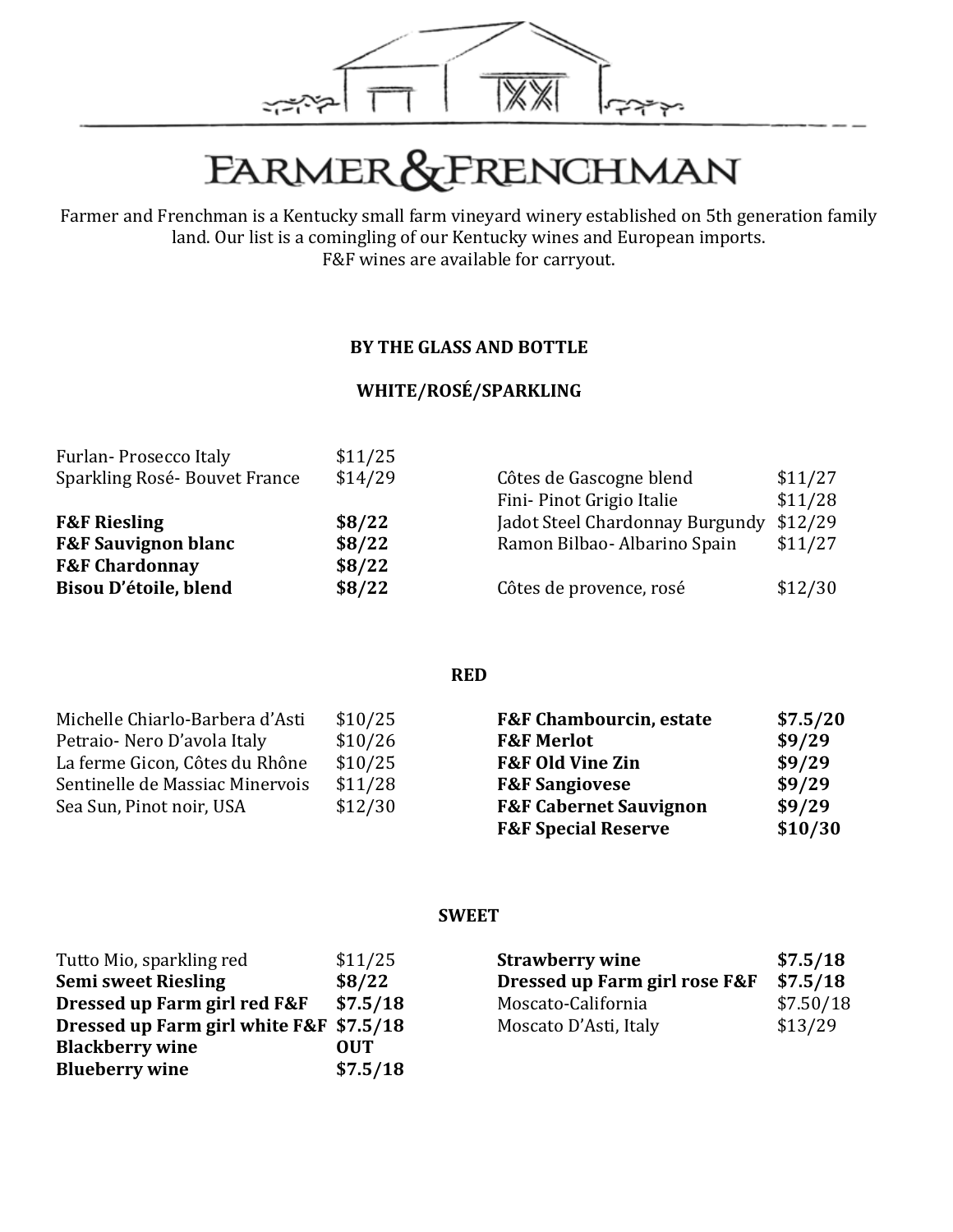#### **BY BOTTLE ONLY**

#### **CHAMPAGNE, WHITE & ROSÉ**

#### **CHAMPAGNE**

| TAITTINGER CHAMPAGNE BRUT La Française                           | \$69  |
|------------------------------------------------------------------|-------|
| TAITTINGER CHAMPAGNE BRUT La Française Half bottle               | \$39  |
| <b>COMTES DE CHAMPAGNE, TAITTINGER 2008 Blanc de Blanc</b>       | \$280 |
| <b>BEAU JOIE, brut CHAMPAGNE, 60% pinot noir, 40% chardonnay</b> | \$75  |
| BILLECART-SALMON ROSÉ CHAMPAGNE                                  | \$140 |

#### **ROSÉ FRANCE**

| AIX, top 5 ROSÉ selection of the world, France    | \$35 |
|---------------------------------------------------|------|
| M de Minuty, most famous ROSÉ of Provence, France | \$37 |

#### **WHITE FRANCE**

| MACON VILLAGE, CHARDONNAY, Burgundy, France, lightly oak                           | \$28  |
|------------------------------------------------------------------------------------|-------|
| MICHEL SARRAZIN, ALIGOTE CHARDONNAY, Burgundy, France                              | \$39  |
| BACHELET-MONNOT, Burgundy France, chardonnay blend                                 | \$53  |
| DOMAINE FERRÉ, POUILLY FUISSÉ - CHARDONNAY from Burgundy, France, perfect minerals | \$79  |
| JADOT, CHASSAGNE-MONTRACHET, Burgundy, France CHARDONNAY                           | \$102 |
| PAUL PILLAUT, CHASSAGNE-MONTRACHET, Clos Saint Jean, CHARDONNAY 1 cru, 2019        | \$185 |
| COLIN-MOREY, CHASSAGNE-MONTRACHET, La Maltroie, CHARDONNAY 1 cru, 2019             | \$212 |
| DOMAINE PAUL PILLOT, ST Aubin 1er cru, Les Pitangerets, CHARDONNAY                 | \$114 |
| DOMAINE COTTENCEAU, MONTAGNY 1er cru, CHARDONNAY, Burgundy, France                 | \$65  |
| PERNAND-VERGELESSES, DOMAINE BOUDIER, CHARDONNAY, Côte ce Beaune, Burgundy 2019    | \$76  |
| DOMAINE PAUL PILLOT, Burgundy, France CHARDONNAY                                   | \$65  |
| DOMAINE PAUL PILLOT, Le haut des champs, Burgandy, France CHARDONNAY               | \$60  |
| DOMAINE BITOUZET-PRIEUR, CHARDONNAY, Burgundy, France                              | \$60  |
| BOURGOGNE, Eclat de calcaire, CHARDONNAY, Burgandy, France                         | \$70  |
| DOMAINE SERVIN, Les Pargues, CHABLIS, CHARDONNAY France                            | \$44  |
| DOMAINE PINSON Frère, CHABLIS, CHARDONNAY France                                   | \$42  |
| DOMAINE BOUDIN, CHABLIS, CHARDONNAY France                                         | \$40  |
| DOMAINE PINSON, CHABLIS Grand Cru, les Clos 2018                                   | \$99  |
| DOMAINE PINSON, CHABLIS Grand Cru, les Clos 2019                                   | \$120 |
| <b>CHARLENE ET LAURENT PINSON, CHABLIS Grand cru, Les Preuses 2019</b>             | \$130 |
| Pierre GIRARDIN, MEURSAULT, CHARDONNAY, Les Tillets, Baune                         | \$142 |
| VOUVRAY, La Motte CHENIN BLANC                                                     | \$36  |
|                                                                                    |       |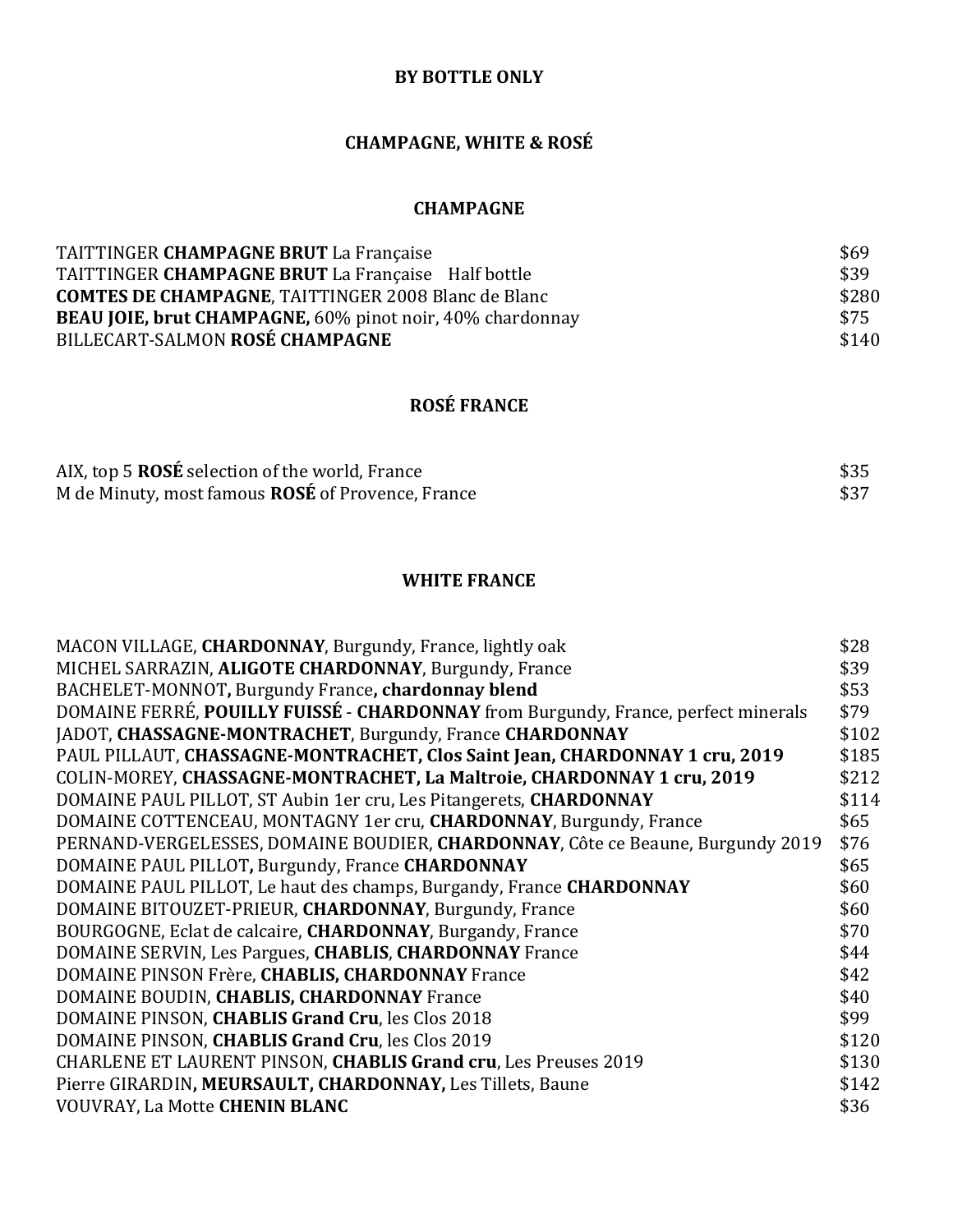| ROLLY GASSMANN, PINOT BLANC, Alsace                                                           | \$30  |
|-----------------------------------------------------------------------------------------------|-------|
| TRIMBACH, GEWURZTRAMINER 2017                                                                 | \$46  |
| CHATEAU LA NERTHE, CHÂTEAU NEUF DU PAPE Blanc                                                 | \$99  |
| LE VIEUX DOJON, CHÂTEAU NEUF DU PAPE Blanc 2020                                               | \$103 |
| CLOS DES PAPES, CHÂTEAU NEUF DU PAPE Blanc 2020                                               | \$156 |
| BREZENE, ROUSSANE, Northern Côte du Rhone                                                     | \$52  |
| <b>POUILLY-FUME, Francis Blanchet, Cuvée Silice, SAUVIGNON BLANC, France</b>                  | \$36  |
| <b>POUILLY-FUME, Les Cris, Domaine de Cailbourdin, SAUVIGNON BLANC, France</b>                | \$38  |
| <b>SANCERRE, Fricambeault Silex, SAUVIGNON BLANC dry and fruity, France</b>                   | \$44  |
| <b>SANCERRE, Girard, La garenne, SAUVIGNON BLANC</b>                                          | \$44  |
| <b>SANCERRE, Pascal Cotat, SAUVIGNON BLANC Les Monts Damnés, France</b>                       | \$116 |
| <b>QUINCY</b> , "Trés Vielles Vignes", Domaine Mardon, <b>SAUVIGNON BLANC</b> , Loire, France | \$35  |
| LE G, CHATEAU GUIRAUD, SEMILION/SAUVIGNON BLANC, Bordeaux, France                             | \$38  |

#### **WHITE ITALY**

| GINI, SOAVE CLASSICO, La Frosca, Veneto, Italy                   | \$44 |
|------------------------------------------------------------------|------|
| GINI, SOAVE CLASSICO, SALVARENZA, GARGANEGA, 2016, Veneto, Italy | \$56 |
| STEFANO ANTONUCCI, VERDICCIO, PIGNOCCO, Marche, Italy            | \$24 |
| LA PIETRA, CABREO, CHARDONNAY, 2019, Toscana, Italy              | \$78 |
| LA SPINETTA, TIMORASSO, 2020                                     | \$42 |
| ELANA WALCH, PINOT GRIGIO                                        | \$40 |

#### **WHITE USA**

| L'ECOLE, CHENIN BLANC, bold and soft, lightly oak Colombia Valley | \$30 |
|-------------------------------------------------------------------|------|
| TYLER, <b>CARDONNAY</b> , Santa Barbara                           | \$45 |
| CAKEBREAD, CHARDONNAY, Napa Valley                                | \$70 |
| CAKEBREAD, SAUVIGNON BLANC, Napa Valley                           | \$60 |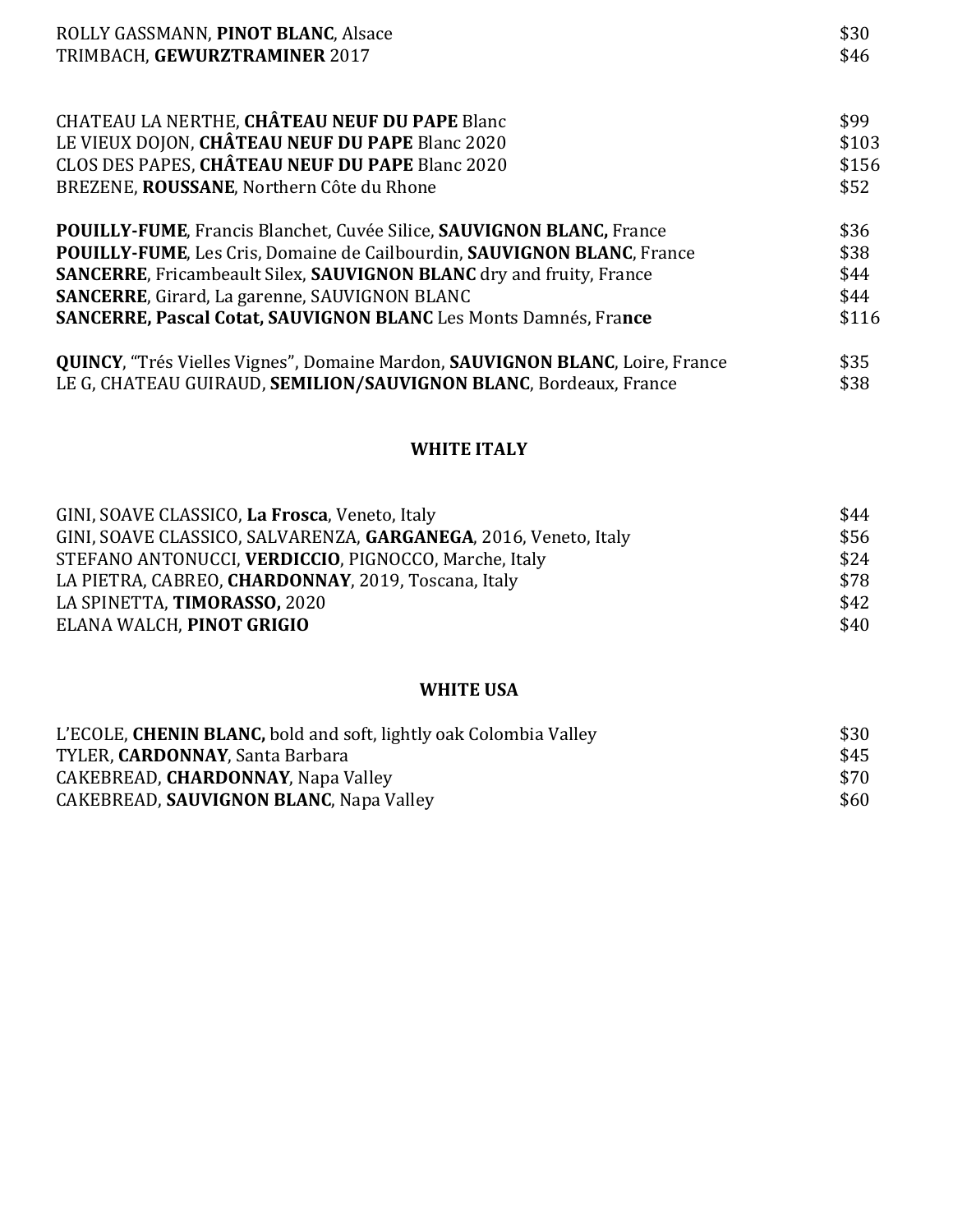#### **RED WINES**

#### **RED ITALY**

| IL PRINCIPE - NEBBIOLO, perfect introduction to a Barolo, Italy                     | \$35  |
|-------------------------------------------------------------------------------------|-------|
| MOCCAGATTA, BARBERA D'ALBA, NEBBIOLO, from Barbaresco Italy                         | \$39  |
| MAZZI, VALPOLICELLA a bit more powerful from Barbera with better balance, Italy     | \$35  |
| TOMASSO BUSSOLA, VALPOLICELLA RIPASSO                                               | \$44  |
| PAOLO SCAVINO, DOLCETTO D'ALBA                                                      | \$28  |
| LA SPINETTA, CHIANTI RESERVA, Italy                                                 | \$47  |
| CARLO GIACOSA, BARBARESCO, Narin, Italy                                             | \$60  |
| LA SPINETTA, BARBARESCO, NEBBIOLO, Italy                                            | \$90  |
| COCITO, BALUCHIN, BARBARESCO RISERVA, Italy                                         | \$90  |
| PAITIN, Serraboella, BARBARESCO, Italy                                              | \$66  |
| SERIO & BATTISTA, BAROLO, NEBBIOLO, Italy                                           | \$64  |
| LA SPINETTA, BAROLO, NEBBIOLO, Italy                                                | \$120 |
| LA SPINETTA, IL PIN, NEBBIOLO/BARBERA, Italy                                        | \$98  |
| LUIGI RIGHETTI, AMARONE – Italy. drying the grapes for 3-5 months prior to pressing | \$60  |
| CROGNOLO, SANGIOVESE, 2019, Toscana, Italy                                          | \$79  |
| LE DIFESE, CABERNET SAUVIGNON, 2019, Toscana, Italy                                 | \$68  |
| IL BORGO, CABREO, SANGIOVESE, 2018, Toscana, Italy                                  | \$120 |
| IL PINO di Biserno 2018, PETIT VERDOT, Tuscan, Italy                                | \$130 |
| SASSICAIA 2017, CABERNET SAUVIGNON, Bolgheri Italy                                  | \$470 |
| SASSICAIA 2018, CABERNET SAUVIGNON, Bolgheri Italy                                  | \$460 |

#### **RED SPAIN**

| LES TERRASSES, Spain Piorat, GRENACHE                              | \$74 |
|--------------------------------------------------------------------|------|
| ARTADI, Bodegas y Vinedos, Rioja vinas de Gain, <b>TEMPRANILLO</b> | \$35 |
| CABIROL, DIT CELLER, Catalonia, Spain, TEMPRANILLO/GARNACHA        | \$39 |
| VINA CUBILLO, TEMPRANILLO BLEND, RIOJA Crianza Spain               | \$50 |
| VATAN, TEMPRANILLO, Tinta de toro, Spain 2017                      | \$60 |
| SIERRA CANTABRIA, TEMPRANILLO, RIOJA Crianza, Spain                | \$35 |

#### **RED FRANCE**

| CHATEAU ANTHONIC, Medoc, Bordeaux blend, France                              | \$39  |
|------------------------------------------------------------------------------|-------|
| CHATEAU SAINT JULIAN, Bordeaux supérieur, France                             | \$30  |
| CHATEAU LE PUY, Côtes de Bordeaux, Duc des Nauves, blend, France             | \$44  |
| CHATEAU BILLERON, Saint Emilion, Bordeaux blend, France                      | \$35  |
| CHATEAU CROIX CARDINAL, Saint Emilion Grand Cru, merlot/cabernet franc, 2016 | \$85  |
| CHATEAU HAUT BEAUSEJOUR, Saint Estéphe, Bordeaux, France 2016                | \$75  |
| CHATEAU CARBONNIEUX, Pessac Leognan- Grave, Bordeaux, France 2016            | \$70  |
| CHATEAU MOULIN DE TRICOT, MARGAUX, Bordeaux, France 2017                     | \$101 |
| CHATEAU DE SALES, POMEROL, Bordeaux, France 2014                             | \$119 |
| VIEIL ORME, CHENONCEAU, CÔT/CABERNET FRANC, Loire, France 2018               | \$30  |
| MAS de GOURGONNIER, beaux de Provence, Organic Grenache blend, France        | \$35  |
|                                                                              |       |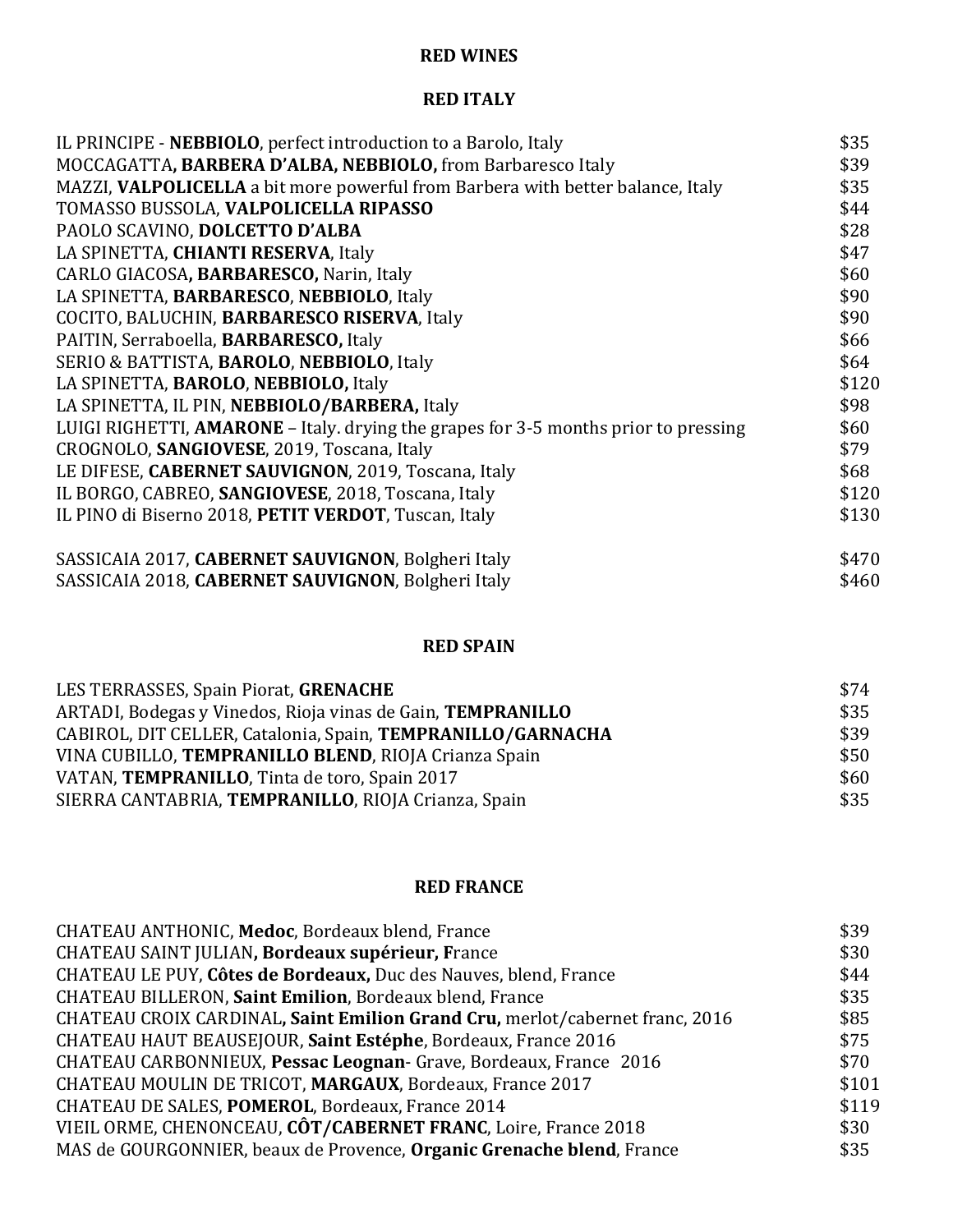| LA BERNADE, beaux de Provence, Organic Grenache blend but lighter body, France   | \$38  |
|----------------------------------------------------------------------------------|-------|
| LES CASSAGNES DE LA NERTHE, CÔTES DU RHONE Grenache blend, France                | \$34  |
| LEGENDE DE BEAUVERT, CÔTES DU RHONE, Grenache blend, France                      | \$25  |
| JULIETTE AVRIL, CHÂTEAU NEUF DU PAPE, cuvée Maxence 2016 France                  | \$74  |
| CLOS DES BRUSQUIERES, CHÂTEAU NEUF DU PAPE, 2018 France                          | \$80  |
| CHATEAU LA NERTHE, CHÂTEAU NEUF DU PAPE, 2017 France                             | \$89  |
| LE VIEUX DONJON, CHÂTEAU NEUF DU PAPE, 2018 France                               | \$102 |
| CLOS DU PAPE, CHÂTEAU NEUF DU PAPE, 2013 France                                  | \$214 |
| CLOS DU PAPE, CHÂTEAU NEUF DU PAPE, 2019 France, MAGNUM 1.5L                     | \$404 |
| CLOS DES PAPES, petit vin d'Avril, blend de chateau neuf du Pape and cabernet    | \$40  |
| CHATEAU DES JACQUES- GAMAY, south Burgundy, France                               | \$48  |
| LE RONSAY, BEAUJOLAIS- GAMAY, France                                             | \$28  |
| BERNARD BAUDRY, CHINON, CABERNET FRANC, Le Doamine, France                       | \$39  |
| Domaine du Gour de Chaulé. GIGONDAS, Amazing Rhône's wine, France                | \$60  |
| DELAS, CROZES HERMITAGE, 100% shiraz from Rhône, France                          | \$56  |
| <b>CROZES HERMITAGE, Hauterives, Rhône, france</b>                               | \$42  |
| DOMAINE COURSODON, Silice, ST JOSEPH-Shiraz, Rhône, France                       | \$60  |
| E. GUIGAL, ST JOSEPH Vignes de l'hospice 2012                                    | \$192 |
| J. BOUTIN, Côte Roti- Grenache, shiraz blend, Rhône, France                      | \$99  |
| DOMAINE NAUDET, SANCERRE rouge, PINOT NOIR                                       | \$39  |
| CLOS DU MONT OLIVET, LIRAC rouge, PINOT NOIR, Rhône, France                      | \$39  |
| MARANGES ROUGE, Michel Sarrazin, high altitude PINOT NOIR from Burgundy          | \$45  |
| MARANGES ROUGE, Sylvain Pataille, PINOT NOIR, Burgundy                           | \$60  |
| RONCERIE, PINOT NOIR, a bit bolder than a traditional, Burgundy                  | \$49  |
| ALOXE-CORTON, Les Combes, DOMAINE BOUDIER, PINOT NOIR, Burgundy 2019             | \$82  |
| GIVRY, Champs Pourot, Domaine Cottenceau, PINOT NOIR, 2019                       | \$65  |
| VOLNAY 1er cru, Carelle sous la Chapelle, Domaine Yvon Clerget, PINOT NOIR, 2016 | \$160 |
| VOLNAY 1er cru, Santenots, Thierry Pillot, PINOT NOIR, 2018                      | \$112 |
| GEVREY CHAMBERTIN, PINOT NOIR - Jadot. 2017                                      | \$106 |
| GEVREY CHAMBERTIN, PINOT NOIR - Mes cinq terroirs, Domaine Denis Mortet, 2019    | \$162 |
| GEVREY CHAMBERTIN, PINOT NOIR - Champs Chenys, Joseph Roty, 2018                 | \$139 |
| GEVREY CHAMBERTIN, PINOT NOIR - Ma cuvée, Arnaud Mortet, 2019                    | \$156 |
| POMMARD, PINOT NOIR- Jadot. Pommard Côte de Beaune, Burgundy France              | \$116 |
| BOURGOGNE ROUGE, PINOT NOIR, Domaine Sylvain Pataille                            | \$52  |
| BOURGOGNE ROUGE, PINOT NOIR, Eclat de calcaire, Pierre Girardin                  | \$70  |
| MARSANNAY, Le Chapitre, Sylvain Pataille, 2019                                   | \$110 |
| CHATEAU DE ROUGEON, Hommage, PINOT NOIR, Burgundy France                         | \$52  |
| OKA & ARLAUD, BOURGOGNE, PINOT NOIR, Burgundy France                             | \$45  |
| NUIT SAINT GEORGES, PINOT NOIR, Burgundy France                                  | \$98  |
|                                                                                  |       |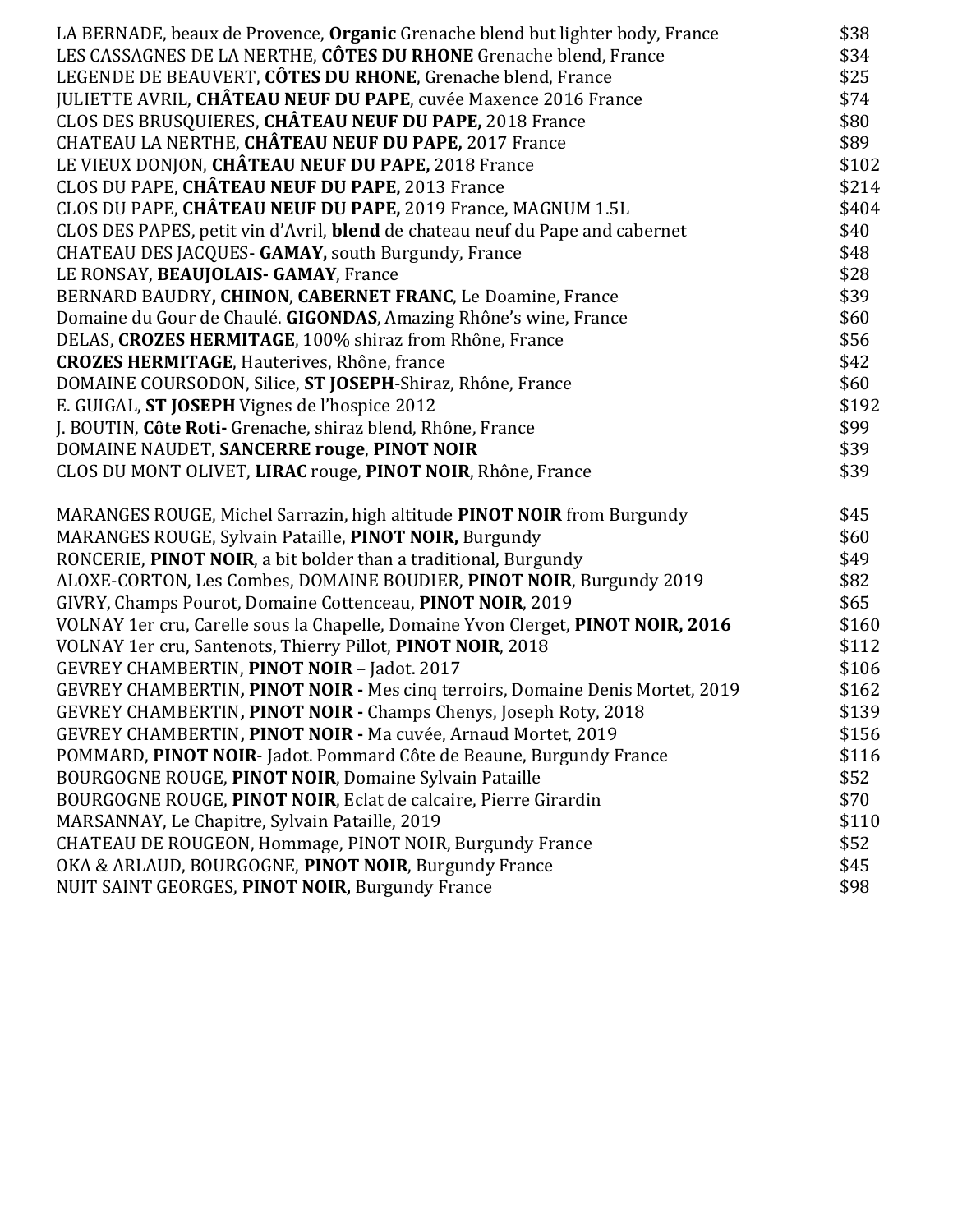#### **RED USA**

| RESONANCE, PINOT NOIR - Jadot outside of Burgundy! Oregon USA                        | \$56  |
|--------------------------------------------------------------------------------------|-------|
| BLOODROOT, PINOT NOIR, Napa Valley, USA                                              | \$42  |
| KNUTTEL, Dry Creek Valley, CARBERNET SAUVIGNON, California, USA                      | \$42  |
| STORY BOOK, ZINFANDEL, Napa Valley, USA                                              | \$66  |
| ROWEN, BLEND- California, rich and vibrant blend. USA                                | \$79  |
| MULLAN ROAD BLEND - Washington, one Cakebread vineyard, a typical Bordeaux blend     | \$60  |
| REQUIEM, CABERNET, Washington Organic, light fruit, smoke, leather, dried herb notes | \$39  |
| BLOODROOT, CABERNET SAUVIGNON, Napa Valley, USA                                      | \$52  |
| ALTAGRACIA 2019, Eisele Vineyard, CABERNET SAUVIGNON                                 | \$240 |
| QUINTESSA 2017, CABERNET SAUVIGNON, Napa Valley, USA                                 | \$310 |
| OPUS ONE 2017, <b>BORDEAUX BLEND</b> , Napa                                          | \$580 |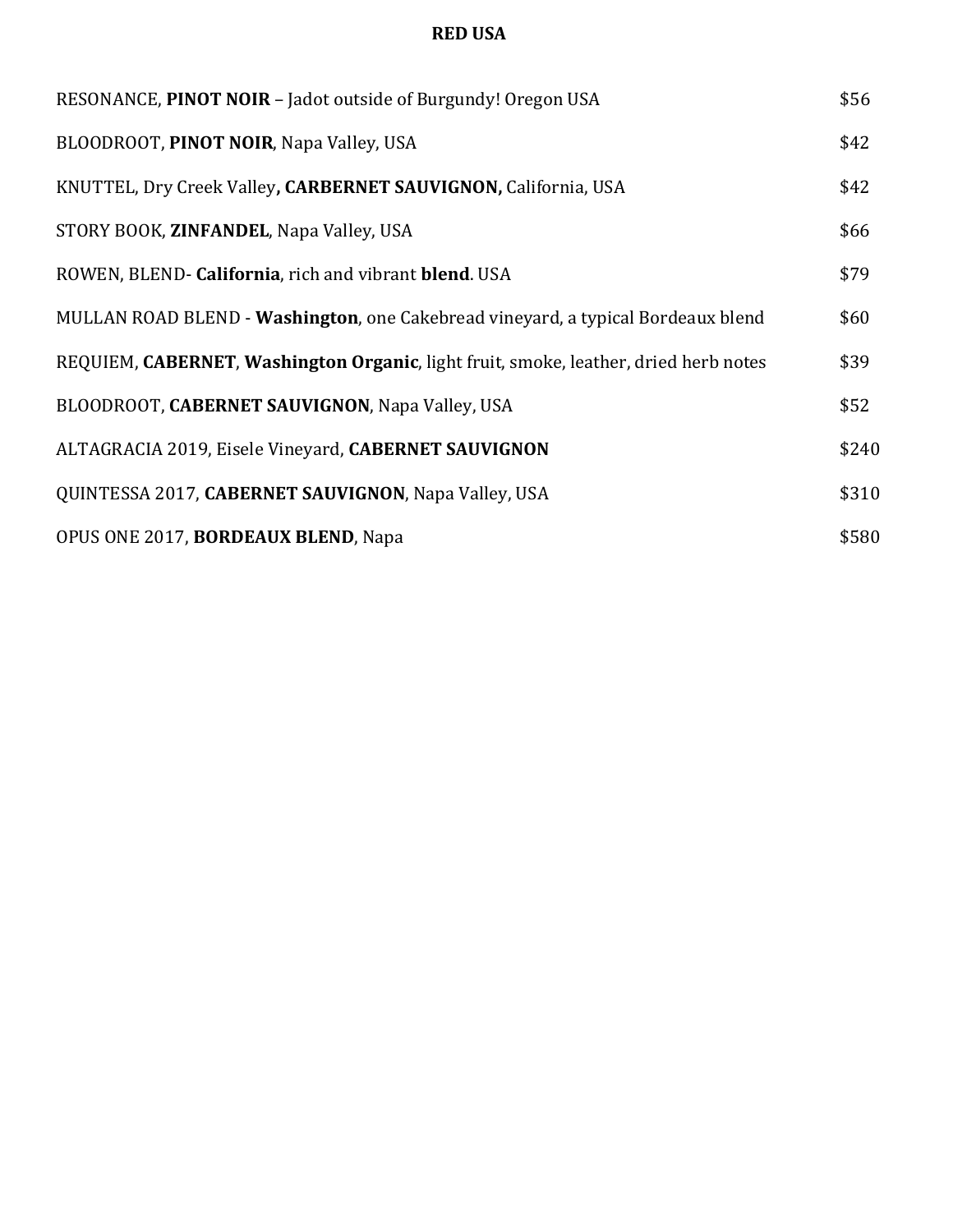#### **SPIRITS**

 $1\frac{1}{2}$  oz pour, +\$2 to add mixer

## **BOURBON/RYE WHISKEY**<br> **IACK DANIELS** \$7

### JACK DANIELS

| <b>OLD FORESTER</b>                | \$6  |
|------------------------------------|------|
| <b>EAGLE RARE</b>                  | \$9  |
| <b>BOOKERS</b>                     | \$16 |
| <b>WELLER Special Reserve</b>      | \$10 |
| <b>BUFFALO TRACE</b>               | \$9  |
| <b>MAKER'S MARK</b>                | \$8  |
| WOODFORD RESERVE                   | \$9  |
| <b>BLANTON'S</b>                   | \$12 |
| KNOB CREEK 9 Year                  | \$10 |
| <b>BULLEIT Bourbon</b>             | \$7  |
| ELIJAH CRAIG Small Batch           | \$8  |
| WILD TURKEY 101 Bourbon            | \$7  |
| BOWMAN BROTHERS Small Batch \$9    |      |
| 1792 Bottled in bond               | \$10 |
| 1792 Single Barrel                 | \$11 |
| JEFFERSON'S OCEAN                  | \$12 |
| <b>JEFFERSON'S Reserve</b>         | \$12 |
| COLONEL EH TAYLOR Small Batch \$10 |      |
| FOUR ROSES single barrel           | \$9  |
| RABBIT HOLE Rye Boxergrail         | \$8  |
| <b>BASIL HAYDEN Bourbon</b>        | \$9  |
| <b>BASIL HAYDEN toast Bourbon</b>  | \$9  |
| <b>STELLUM Bourbon</b>             | \$9  |
| <b>KNOB CREEK RYE 100</b>          | \$9  |
| <b>STELLUM Rye</b>                 | \$9  |
| <b>SAZERAC Rye</b>                 | \$9  |
| <b>BULLEIT Rye</b>                 | \$8  |
| <b>BASIL HAYDEN DARK Rye</b>       | \$8  |
| WILD TURKEY 101 Rye                | \$7  |
| <b>JIM BEAM Orange</b>             | \$7  |
|                                    |      |

| <b>GIN</b>                          |      |
|-------------------------------------|------|
| HENDRICKS                           | \$8  |
| <b>BEEFEATER</b>                    | \$6  |
| <b>BOMBAY Original</b>              | \$6  |
| <b>TEQUILA</b>                      |      |
| <b>PATRON Silver</b>                | \$8  |
| <b>ESPOLON Silver</b>               | \$5  |
| DON JULIO                           | \$23 |
| <b>BRANDY/COGNAC</b>                |      |
| <b>BELLE DE BRILLET Pear Cognac</b> | \$8  |
| <b>COGNAC DELAMAIN 25 Year</b>      | \$19 |
|                                     |      |

#### **OTHERS**

| <b>LIMONCELLO</b> |     |
|-------------------|-----|
| AMARETTO          | \$5 |

#### **SCOTCH/WHISKEY**

| <b>ABERFELDY</b> malt scotch 16 years | \$19 |
|---------------------------------------|------|
| JAMESON Irish                         | \$6  |
| <b>JAMESON Orange</b>                 | \$8  |
| <b>JAMESON IRISH BLACK</b>            | \$8  |
| <b>VODKA</b>                          |      |
| TITO'S                                | \$6  |
| <b>GREY GOOSE</b>                     | \$7  |
| <b>SVEDKA ROSE</b>                    | \$6  |
| <b>RUM</b>                            |      |
| <b>SAILOR JERRY</b>                   | \$5  |
| <b>BACARDI</b> Superior               | \$5  |